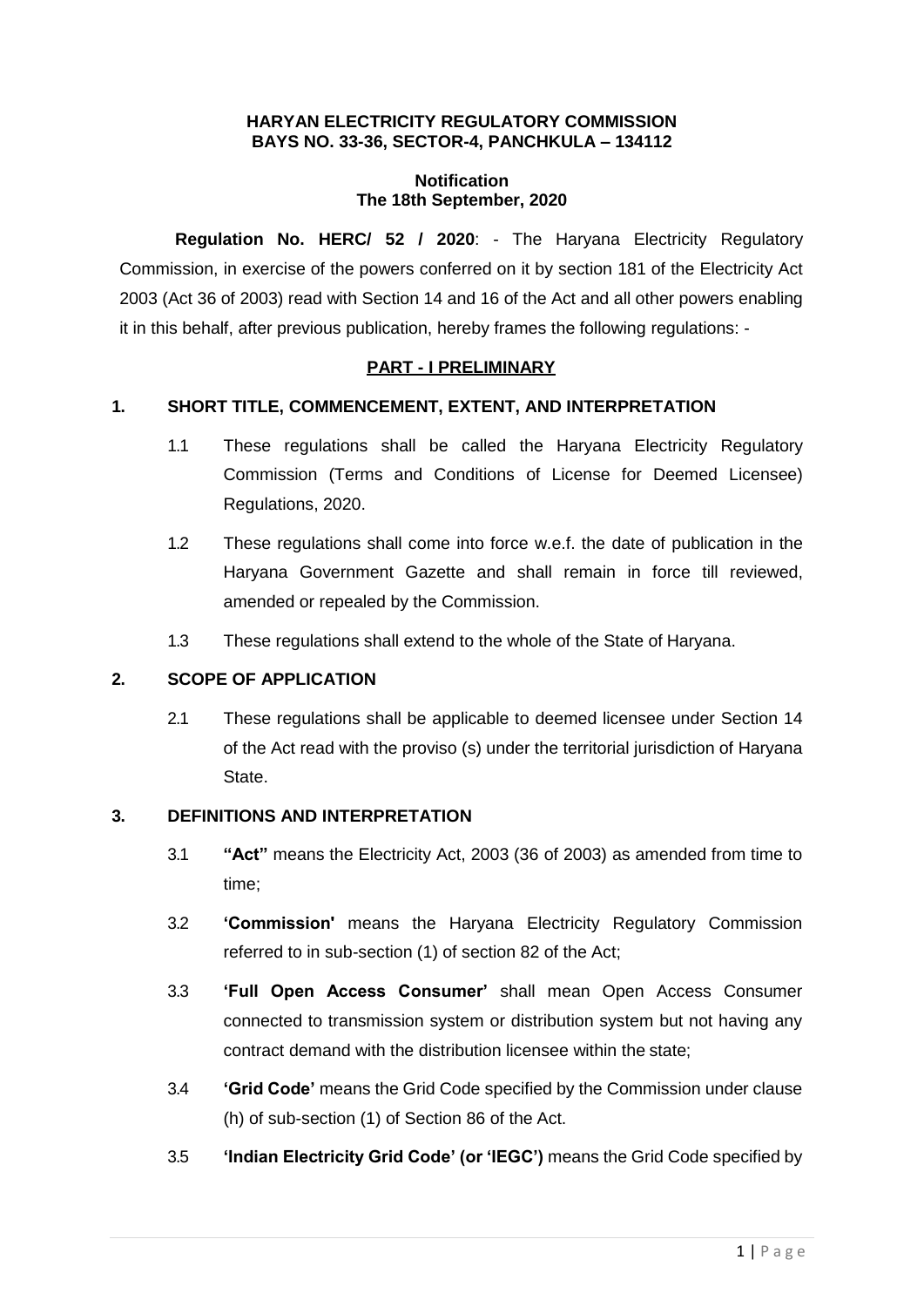the Central Electricity Regulatory Commission under Section 79(1)(h) of the Act;

- 3.6 '**Load Despatch Centre'** means National Load Dispatch Centre, Regional Load Despatch Centre or State Load Dispatch Centre, as the case may be, responsible for coordinating scheduling of the Buyers and the Sellers in accordance with the provisions of the Grid Code;
- 3.7 **'Partial Open Access Consumer' / 'Embedded Open Access Consumer'**  shall mean Open Access Consumer connected to transmission system or distribution system and having part of his contract demand with the distribution licensee within the state;
- 3.8 **'Deemed Licensee'** means a person, who is deemed to be a licensee under Section 14 of the Act.
- **4.** Save as aforesaid and unless repugnant to the context or the subject-matter otherwise requires, words and expressions used in these regulations and not defined, but defined in the Act, or the Grid Code or any other regulations of this Commission shall have the meaning assigned to them respectively in the Act or the Grid Code or any other regulation as the case may be.

# **5. General Conditions**

### **Compliance with Regulations, Codes, Orders, Guidelines and Directions**

- 5.1 The deemed licensee, under Section 14 read with Section 16 of the Electricity Act, 2003, shall comply with the regulations/ codes/ orders/ guidelines/ directions including practice directions issued by the Commission from time to time and shall act in accordance with these terms, except where the licensee obtains the approval of the Commission for any deviation of such regulations/ codes/ orders/ guidelines/ directions and terms. The Licensee shall also comply with Regulations, Orders and Directions issued by National Load Despatch Centre, Regional Load Despatch Centre and the State Load Despatch Centre, Central Electricity Authority and other statutory authorities under the Electricity Act, 2003.
- 5.2 The Licensee shall refer all disputes arising under the purview of the license for settlement by the Commission.

### **6. Payment of Fees**

6.1 The Licensee shall be liable to pay to the Commission annual license fee as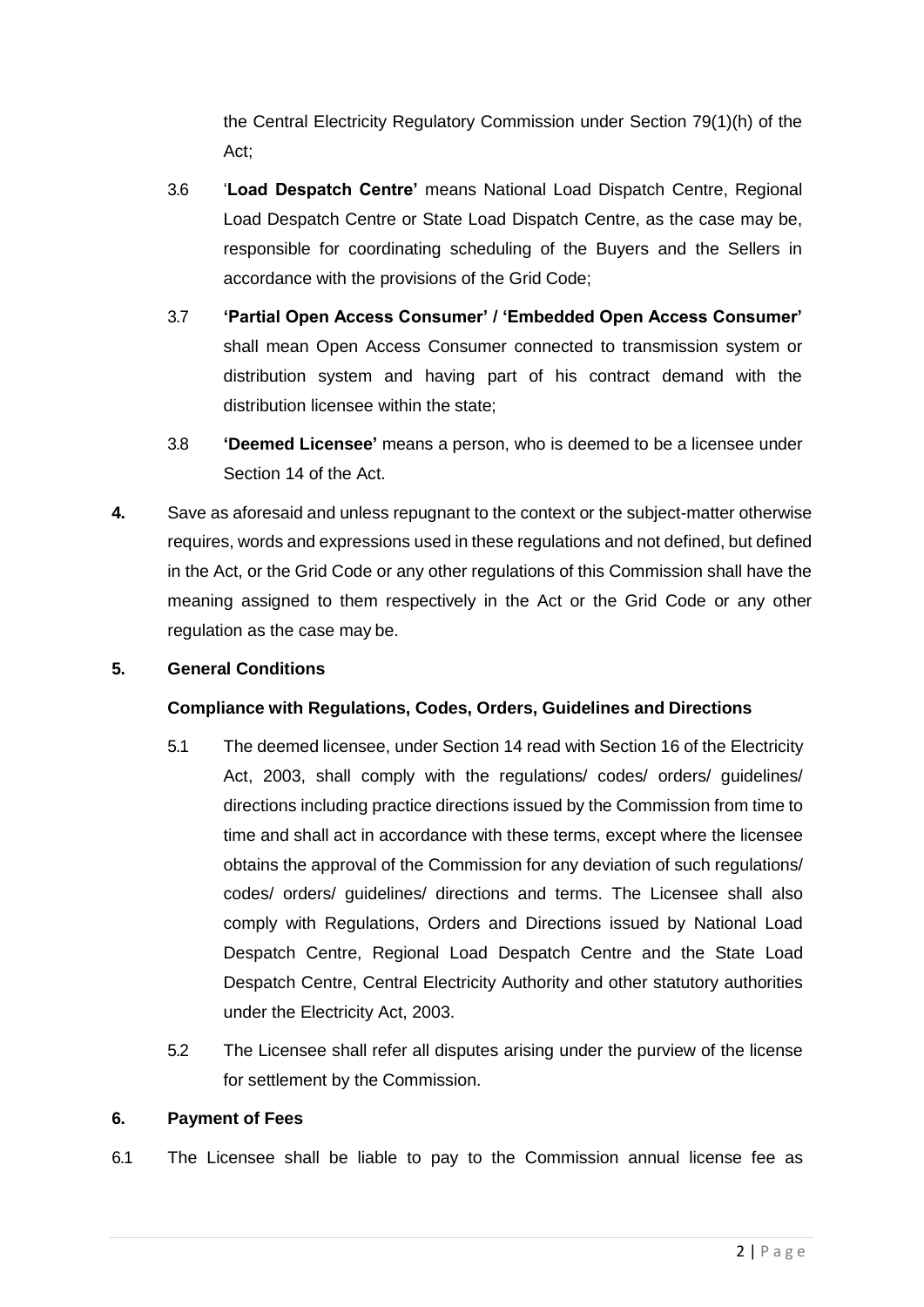prescribed under Schedule 2 (c) of Regulation 3 of the Haryana Electricity Regulatory Commission (Fee) Regulation, 2005,  $2^{nd}$  Amendment Regulations, 2016 dated  $28^{th}$ February, 2017 as amended from time to time.

6.2 Where the Licensee fails to pay any fee under condition 2.1, the Commission may bar the licensee from undertaking any activity as a deemed licensee pursuant to Section 19 of the Electricity Act, 2003.Standards and Procedures.

## **7. Standards and Procedures**

- 7.1 The Licensee shall participate and assist the Commission, to the extent required by the Commission, in the development, issue and review of any standards, codes, and procedures proposed or notified by the Commission.
- 7.2 Penalty for Contravention of Conditions of the License.

The Licensee shall be liable for action under Sections 142 and 146 of the Act in appropriate cases for contravening any one or more of the provisions of these terms.

## **8. Technical Conditions**

- 8.1 Load Forecast The Licensee shall on an annual basis:
	- forecast the demand for electricity within the Area of Supply in each of the next succeeding 10 years;
	- prepare and submit such forecasts to the Commission in accordance with the guidelines issued by the Commission from time to time; and
	- Co-operate with the State Transmission Utility in the preparation of electricity demand forecasts for the state of Haryana in such manner as the State Transmission Utility reasonably considers appropriate.

### 8.2 **Power Procurement Procedure** –

The Licensee shall, in all circumstances, purchase electrical capacity and/or energy in an efficient and economical manner under a transparent procurement process from the sources identified by them.

Provided that it shall be the responsibility of the Licensee to make available power from alternate sources in case of outage of the sources / generator or in situations no power could be transmitted / wheeled due to congestion in the interstate transmission corridor or for whatsoever reasons.

Provided that the Licensee may make standby arrangements with existing distribution licensee of the are i.e. DHBVN / UHBVN, as the case may be,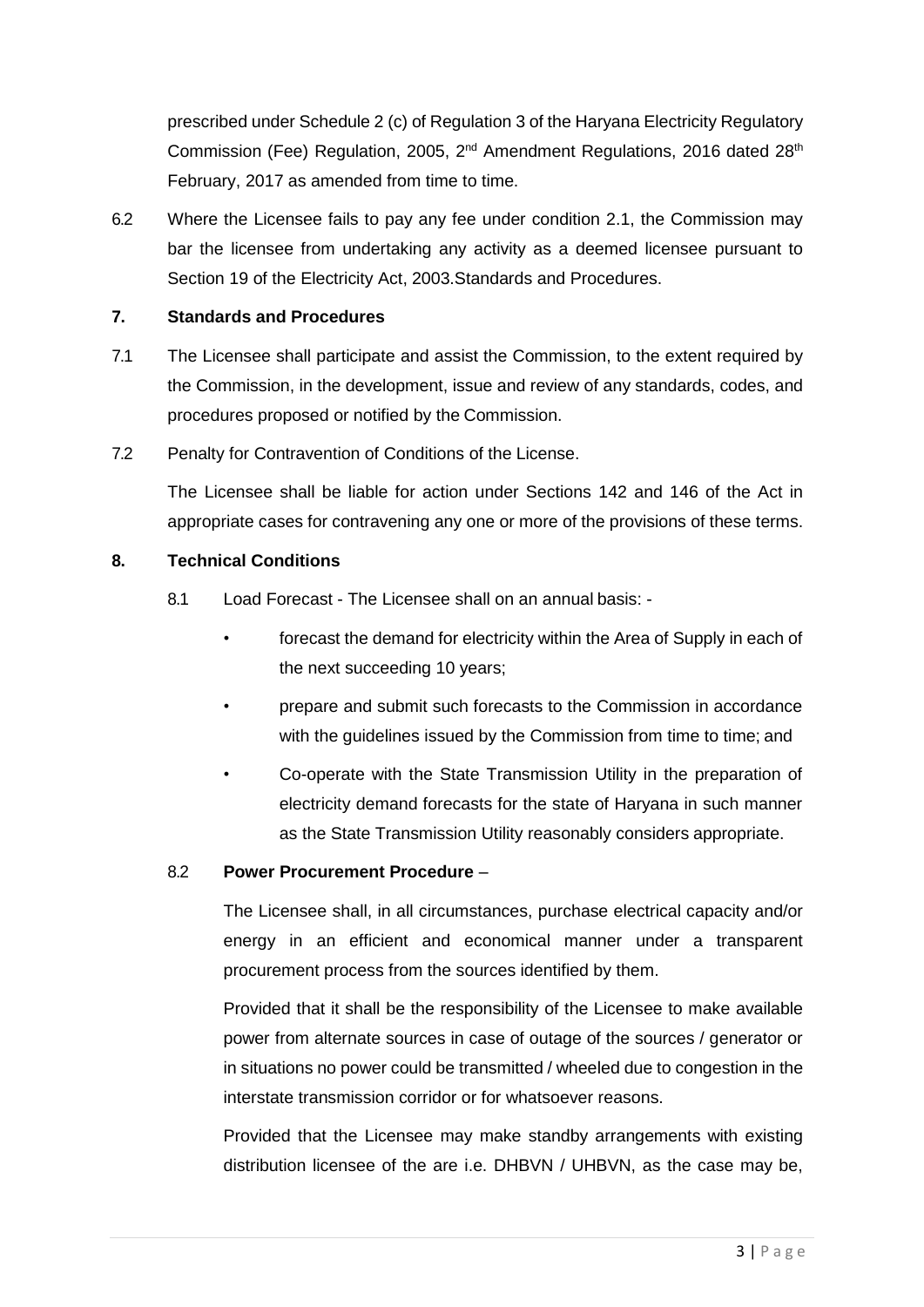subject to payment of tariff / charges as the Commission may determine.

Provided further that in the absence of stand by power charges determined by the Commission, the temporary tariff i.e. 1.5 times the tariff (Fixed + Energy) of the relevant category as determined by the Commission and amended from time to time including FSA, PLEC if applicable.

8.3 The Licensee shall comply with the provisions of the State Grid Code, in so far as applicable to it.

# **9. Compliance with the Distribution Code**

9.1 The Licensee shall implement and comply with the Distribution Code specified by the Commission; provided that the Commission may issue an order either on an application or suo - motu relieving the Licensee of its obligations under the Distribution Code in respect of such parts of the Licensee's Distribution System and to such extent as the Commission may lay down.

### **10. Compliance with Standards**

10.1 The Licensee shall operate its Transmission system/Distribution System / Traction Sub-station (TSS) connected to the Grid Sub-Stations in accordance with the Distribution System Operating Standards/State Grid Code together with the Distribution Code as approved by the Commission.

### **11. Co-operation with STU, SLDC and other Licensees**

- 11.1 The Licensee shall provide to SLDC, STU and/or to other Licensees such information that may reasonably be required to perform its functions and exercise its powers under the Act.
- 11.2 The Licensee shall comply with the directions of SLDC and STU issued under the Act.
- 11.3 The Licensee shall operate its Transmission system/Distribution System / Traction Sub-station (TSS) connected to the Grid Sub-Stations in accordance with the Distribution System Operating Standards/State Grid Code together with the Distribution Code as approved by the Commission.

### **12. The Licensee shall:-**

- i) Clear all dues, arrears to the Haryana Power Utilities, prior to disconnection of supply from the existing distribution licensee of the area.
- ii) install main/check/Stand-by ABT meter and associated equipments at all the Interface points of deemed licensee with the Transmission system before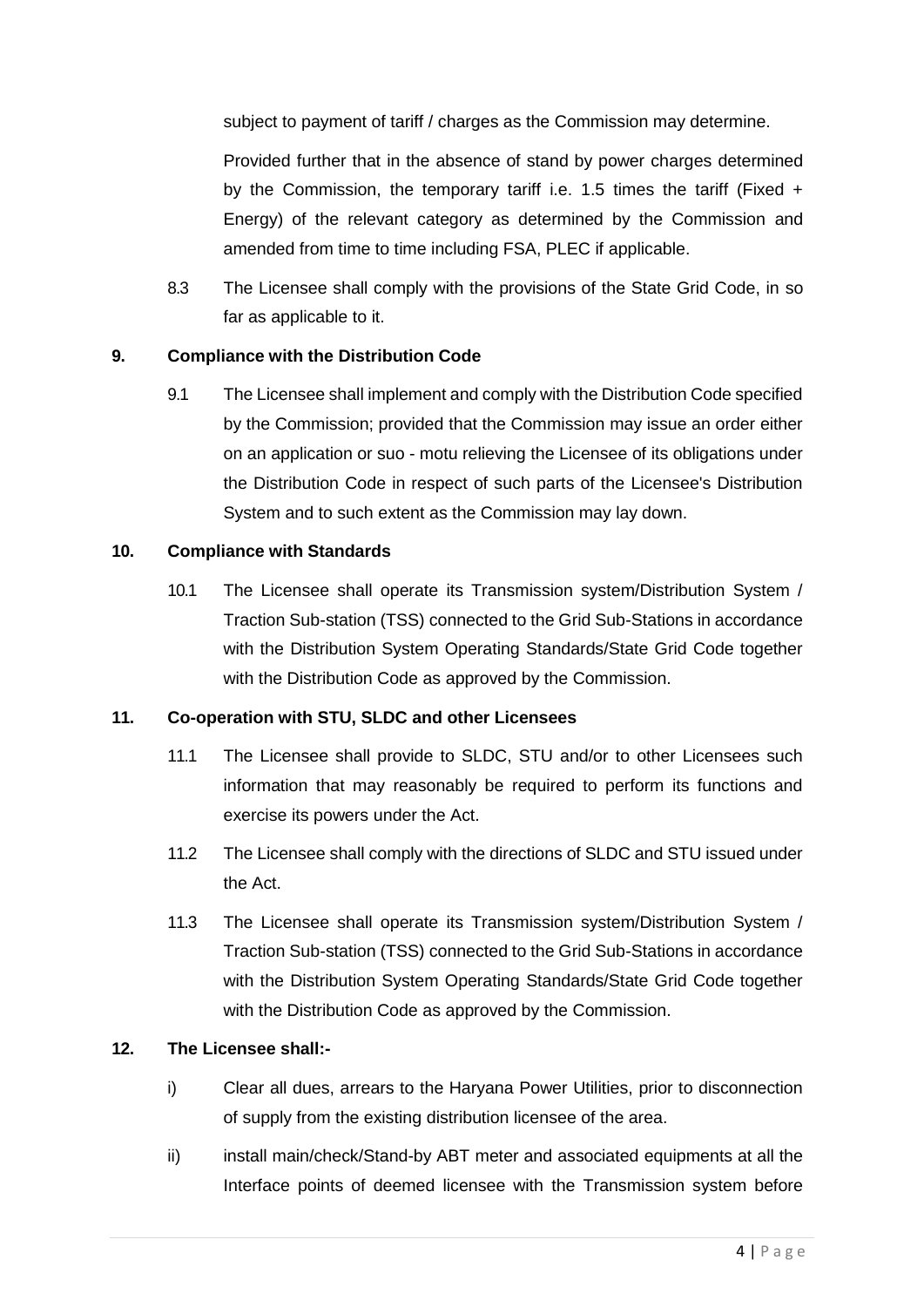drawl of power from any source under Open Access Mechanism, as per Central Electricity Authority, Metering Regulations, 2006 read with subsequent amendments thereof.

- iii) co-ordinate with the DISCOMs/HVPN regarding final joint meter reading as per the schedule agreed upon between them.
- iv) pay reactive energy charges as per the Regulations in vogue in the State or in its absence the reactive energy charges specified by the Central Electricity Regulatory Commission (CERC) from time to time.
- v) settle/ disburse the transmission charges / Open Access charges and SLDC Charges for use of State Transmission/ Distribution Utilities Network directly with HVPNL/Discoms.
- vi) provide telemetry to the SCADA system of Haryana SLDC/ HVPNL for monitoring purpose.
- 13. A deemed distribution licensee shall comply with all the relevant terms and conditions of the Haryana Electricity Regulatory Commission (Conditions of Licence for Distribution and Retail Supply Business) Regulations, 2004 notified on 30<sup>th</sup> November, 2004 as may be amended from time to time.

Provided that a deemed distribution licensee, who utilizes the entire quantum of electricity purchased for its own consumption and not for the purpose of onward supply / sale to consumers through its distribution system i.e. does not have any other consumer, shall be considered as embedded Open Access Consumer in case he continues to be a consumer of the Distribution Licensee or Fully Open Access Consumer as defined in the Haryana Electricity Regulatory Commission (Deviation Settlement Mechanism and related matters) Regulations, 2019.

Provided that such Open Access Consumer shall be liable to pay all charges as per the relevant Regulations including Transmission / Wheeling, Cross-subsidy Surcharge and Additional Surcharge as well as charges for standby power as may be determined by the Commission for the relevant year.

Provided that in the absence of stand by power charges determined by the Commission, such open access consumers shall be liable to pay the temporary tariff i.e. 1.5 times the tariff (Fixed + Energy) of the relevant category as determined by the Commission and amended from time to time including FSA, PLEC if applicable.

### **14. Other conditions: -**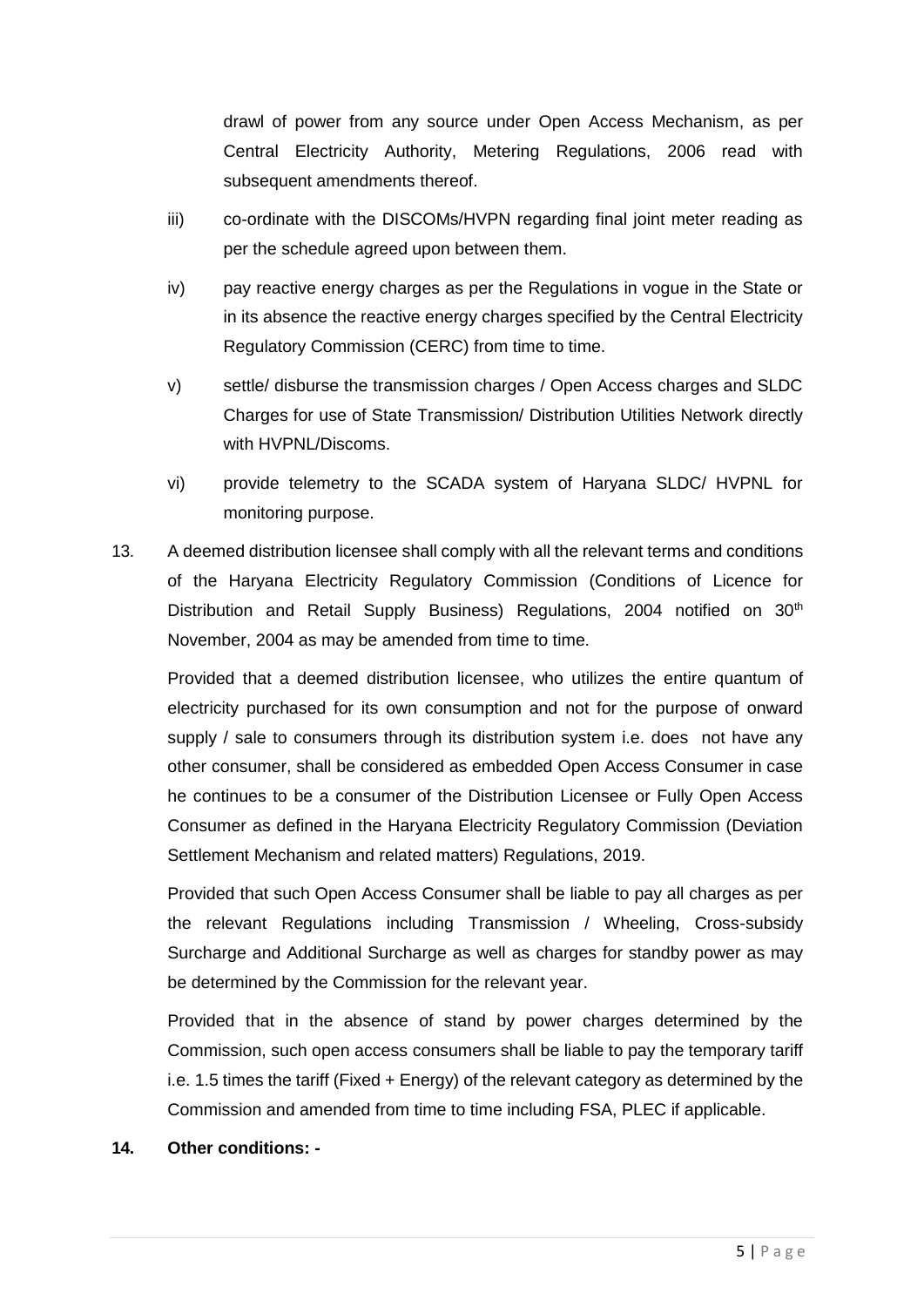Provided that all such Open Access consumers shall be liable for payment of the imbalance charges/ deviations in line with the terms of the Haryana Electricity Regulatory Commission (Deviation Settlement Mechanism and related matters) Regulations, 2019 dated 29<sup>th</sup> April, 2019.

Provided further that all the relevant Regulations and charges including losses and RPO Obligations as applicable to Long Term / Medium Term Open Access consumers shall be applicable to the Deemed Licensee.

## **15. ISSUE OF ORDERS AND DIRECTIONS.**

Subject to the provision of the Act and these regulations, the Commission may, from time to time, issue orders and directions in regard to the implementation of these regulations and procedure to be followed on various matters.

### **16. POWERS TO REMOVE DIFFICULTIES.**

If any difficulty arises in giving effect to any of the provisions of these regulations, the Commission may, by a general or special order, not being inconsistent with the provisions of these regulations or the Act, do or undertake to do things or direct the deemed licensee to do or undertake such things which appear to be necessary or expedient for the purpose of removing the difficulties.

### **17. POWER TO RELAX**

The Commission may in public interest and for reasons to be recorded in writing, relax any of the provision of these regulations.

### **18. INTERPRETATION**

If any question arises relating to the interpretation of any provision of these regulations, the decision of the Commission shall be final and binding.

# **19. SAVING OF INHERENT POWERS OF THE COMMISSION**

Nothing in these regulations shall be deemed to limit or otherwise affect the inherent power of the Commission to make such orders as may be necessary for ends of justice or to protect consumers' interest or to prevent the abuse of the process of the Commission.

### **20. ENQUIRY AND INVESTIGATION**

All enquiries, investigations and adjudications under these Regulations shall be done by the Commission through the proceedings in accordance with the provisions of the Conduct of Business Regulations, 2004 as amended from time to time.